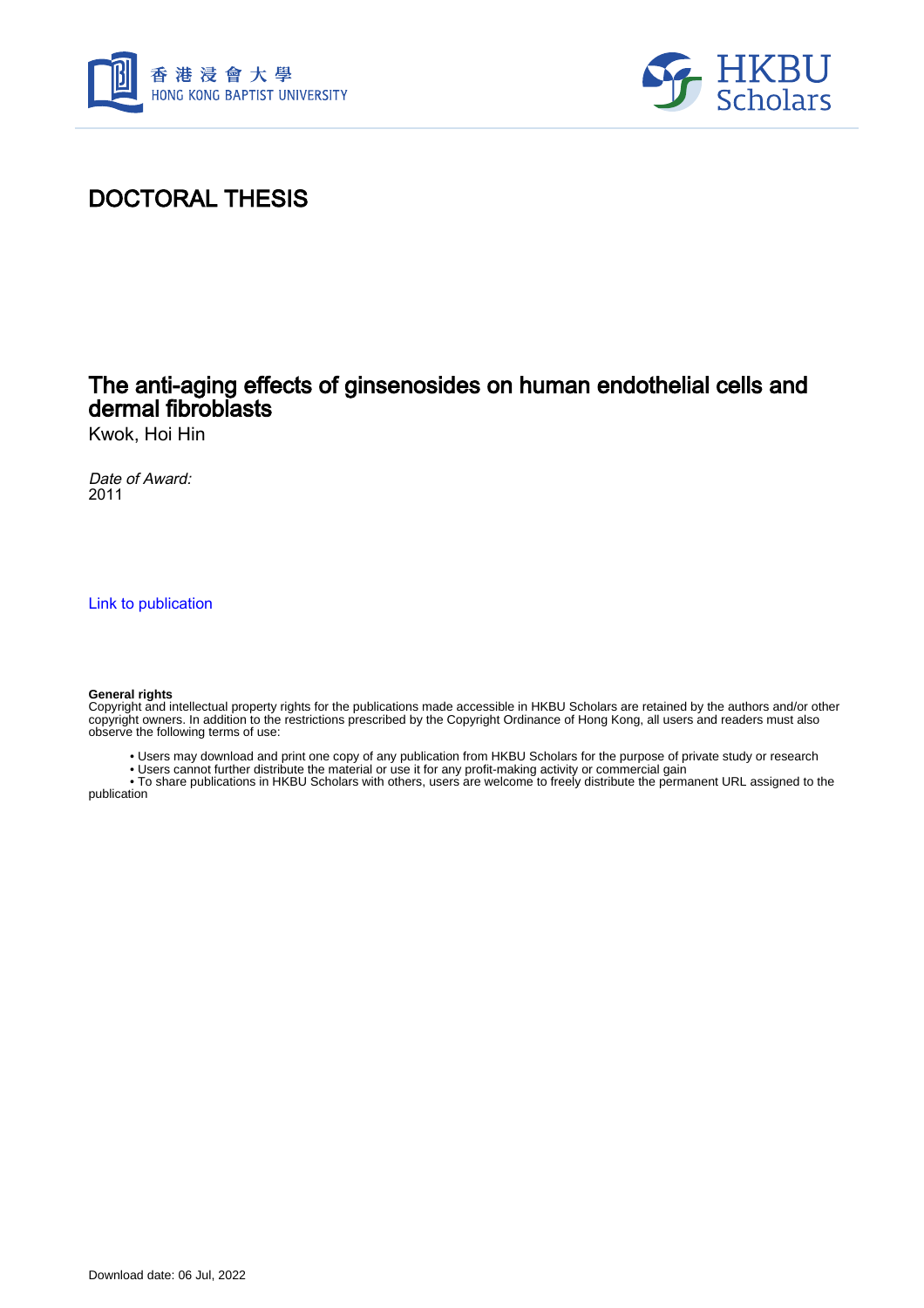# **The Anti-aging Effects of Ginsenosides on Human Endothelial Cells and Dermal Fibroblasts**

KWOK Hoi Hin

A thesis submitted in partial fulfillment of the requirements

for the degree of

Doctor of Philosophy

Principal Supervisor: Professor Ricky Ngok Shun WONG

Hong Kong Baptist University

April 2011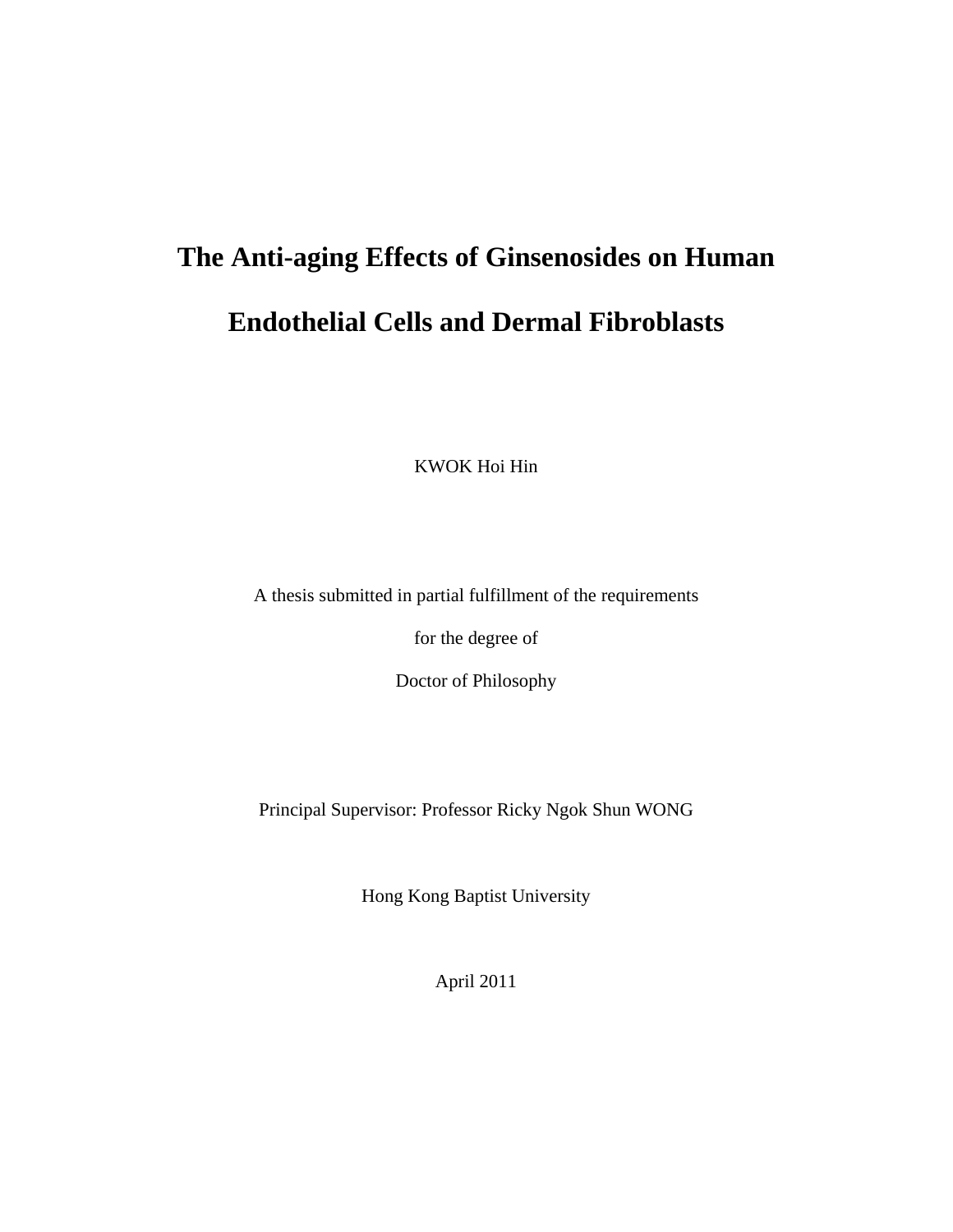### **ABSTRACT**

Ginseng is a precious Chinese traditional herbal medicine used for thousands of years. It is strongly believed that ginseng possess the mysteriously anti-aging effects by improving health quality during aging and increasing longevity. Contemporary scientific research clearly characterized that ginsenosides are the major phytochemical responsible for most pharmacological effects of ginseng. Previous studies reveal diverse activities of ginsenosides, however, the beneficial effects of ginsenosides on aging-related change are still elusive. The present study is performed to provide mechanistic evidences on the antiaging effects of ginsenosides on human endothelial cells and dermal fibroblasts.

Absence of perfect anti-oxidant system in aerobic life leads to accumulation of reactive oxygen species and produces oxidative stress. Oxidative stress is the main cause of aging and also a variety of age-related cardiovascular diseases. In the first part of this study, it showed that ginsenoside protopanaxatriol (PPT), one of the major ginsenoside metabolites, could prevent  $H_2O_2$ -induced human umbilical vein endothelial cells (HUVECs) death. It is demonstrated that hydrogen peroxide  $(H_2O_2)$  can cause DNA damage, affect mitochondria function and alter redox states. Ginsenoside PPT could provide protection against redox change and intracellular energy depletion, but only partially against DNA damage induced by  $H_2O_2$ . Pretreatment with PPT could improve reduced glutathione / oxidized glutathione ratio by up-regulating glutathione peroxidase and glutathione reductase activities. This suggested that the antioxidative effects of ginsenoside in endothelial cells, and supports the notion that ginsenoside metabolites circulated in our body after the oral consumption of ginseng may provide cardiovascularprotective effect against oxidative stress during aging.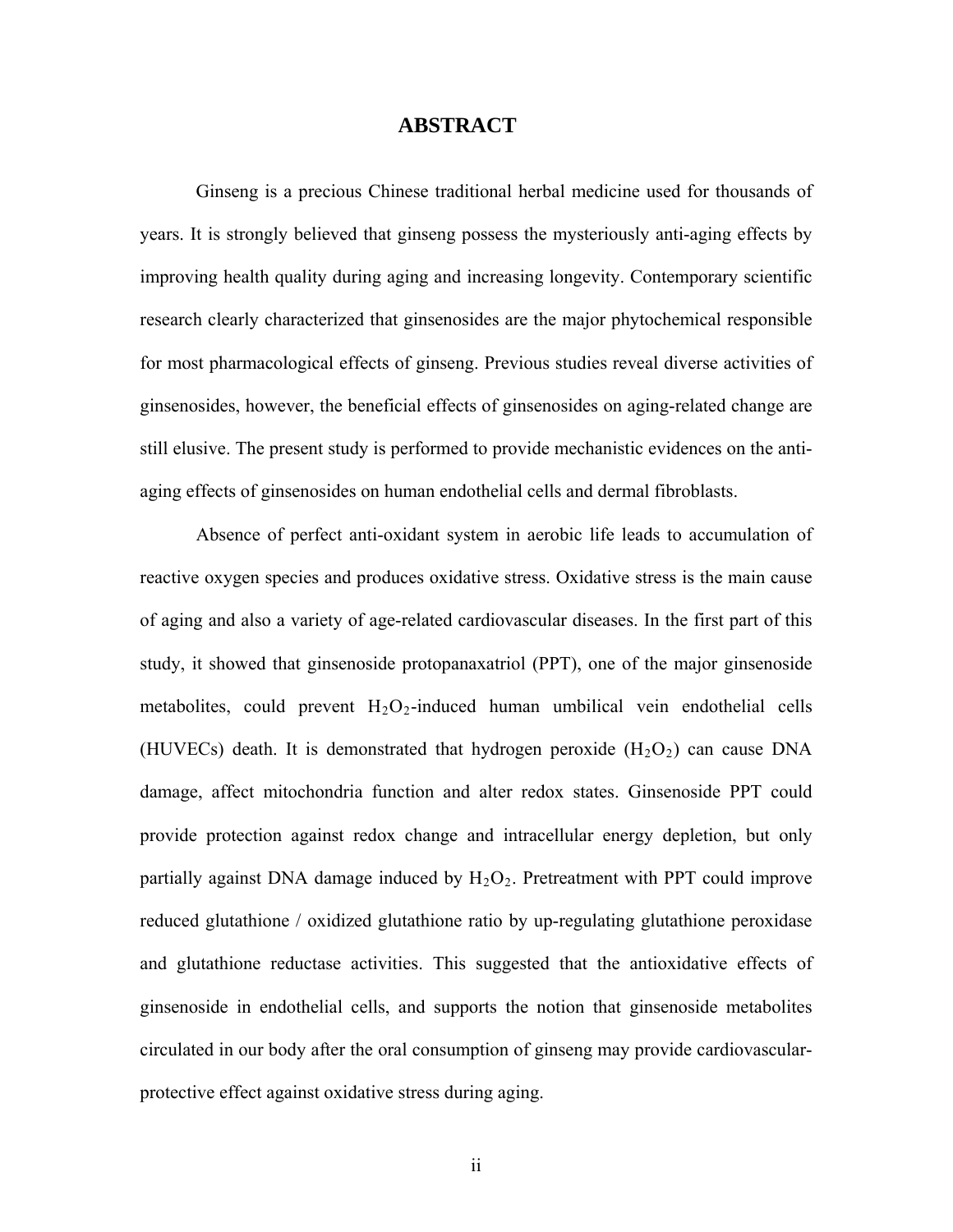Apart from the challenge by oxidative stress, endothelial cells, which play a key role in regulating angiogenesis, will progressively loss the angiogenic ability during aging. In the second part, we demonstrated that ginsenoside stereoisomers  $20(S)$ -Rg3 and 20(R)-Rg3 differentially induce angiogenesis, in which 20(S)-Rg3 significantly induces HUVECs proliferation, cell migration and tube formation, while 20(R)-Rg3 showed no effects. The underlying mechanisms may be due to the differential activation of peroxisome proliferator-activated receptor gamma (PPARγ) and the downstream ERK/AKT-eNOS signaling. This study not just enhances our understanding on the importance of ginsenoside stereochemistry, but also provides clues for improving delayed angiogenesis by ginseng due to aging.

 In addition, skin aging is the most obvious physiological change during aging. Type I collagen is the primary structural component of human skin. We have demonstrated the type I collagen-inducing effect of Rb1 in human dermal fibroblasts. Loss-of-function studies of PPARβ/δ confirmed Rb1 induced type I collagen expression is mediated though PPARβ/δ. Moreover, the non-genomic activation of AKT and JNK signaling, and the suppression of microRNA-25 expression by Rb1 is also PPARβ/δ dependent. This substantiates the beneficial effects of ginseng on skin aging.

 Taken together, the current study outlines the beneficial effects and the underlying mechanisms of ginsenosides on endothelial and skin aging.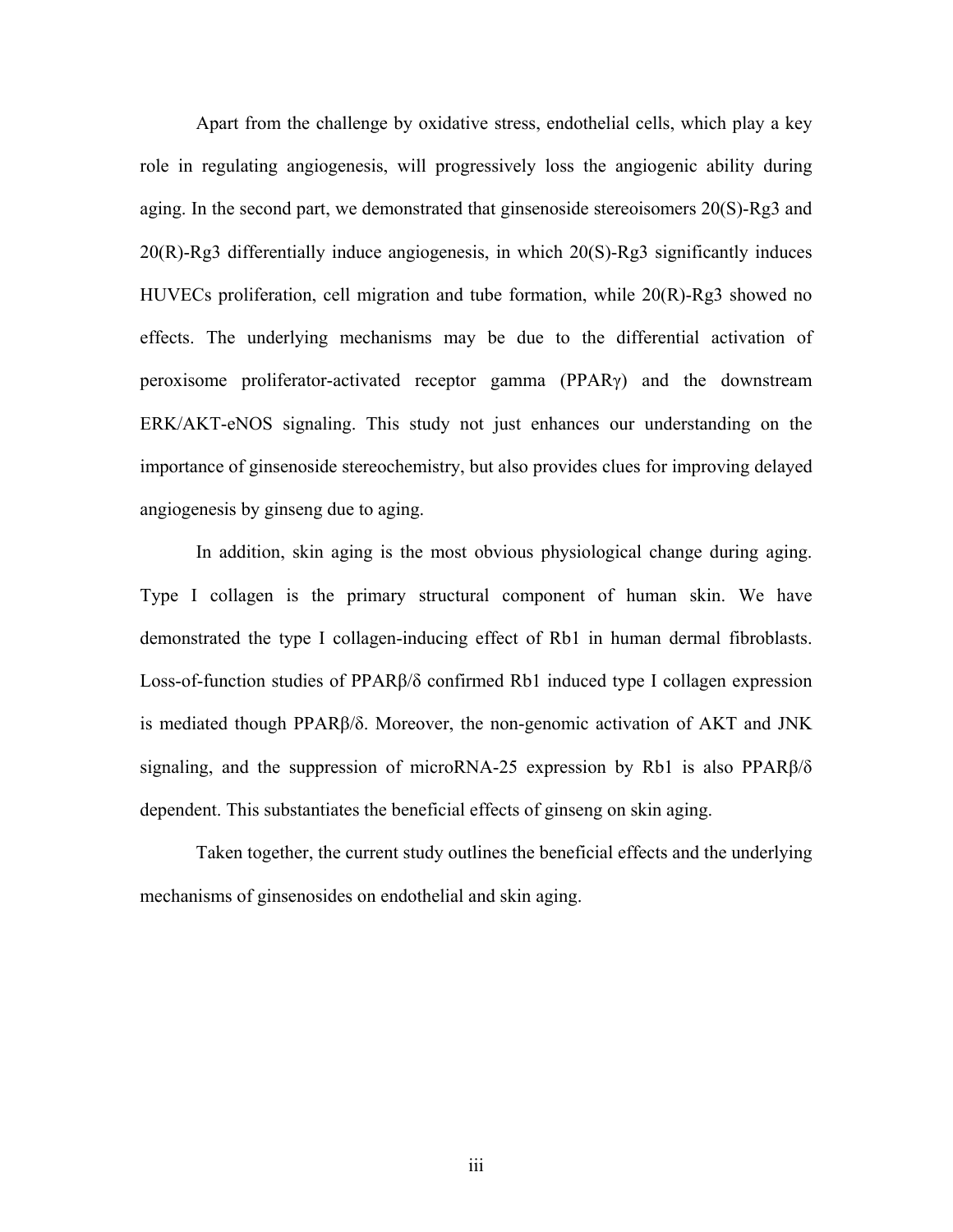## **TABLE OF CONTENTS**

| <b>DECLARATION</b>                                                                                                        |                   |                                                  |                  |
|---------------------------------------------------------------------------------------------------------------------------|-------------------|--------------------------------------------------|------------------|
| <b>ABSTRACT</b><br><b>ACKNOWLEDGEMENTS</b><br><b>TABLE OF CONTENTS</b><br><b>List of Tables</b><br><b>List of Figures</b> |                   |                                                  | $\ddot{\rm{ii}}$ |
|                                                                                                                           |                   |                                                  | iv               |
|                                                                                                                           |                   |                                                  | V                |
|                                                                                                                           |                   |                                                  | $\overline{1}X$  |
|                                                                                                                           |                   |                                                  | $\overline{1}X$  |
|                                                                                                                           |                   | <b>List of Abbreviations</b>                     | <b>X11</b>       |
|                                                                                                                           |                   |                                                  |                  |
|                                                                                                                           | <b>Chapter 1:</b> | <b>General Introduction</b>                      | $\mathbf{1}$     |
| 1.1                                                                                                                       |                   | Definition of aging                              | $\mathbf{1}$     |
|                                                                                                                           | 1.1.1             | Aging at the molecular level                     | $\overline{2}$   |
|                                                                                                                           | 1.1.2             | Anti-aging therapy                               | $\overline{4}$   |
| 1.2                                                                                                                       | Ginseng           |                                                  | 5                |
|                                                                                                                           | 1.2.1             | Structure of ginsenosides                        | 9                |
|                                                                                                                           | 1.2.2             | Biotransformation and metabolism of ginsenosides | 10               |
| 1.3                                                                                                                       |                   | Aim of study                                     | 10               |
|                                                                                                                           |                   |                                                  |                  |
| <b>Chapter 2:</b> Oxidative Stress and Aging                                                                              |                   |                                                  | 12               |
| 2.1                                                                                                                       | Introduction      |                                                  | 12               |
|                                                                                                                           | 2.1.1             | Free radical theory of aging                     | 12               |
|                                                                                                                           | 2.1.2             | Intracellular antioxidant system                 | 14               |
|                                                                                                                           | 2.1.3             | Endothelial aging and cell death                 | 16               |
|                                                                                                                           |                   | 2.1.4 Ginseng and cardiovascular aging           | 20               |
| 2.2                                                                                                                       | Objectives        |                                                  | 21               |
| 2.3                                                                                                                       |                   | Materials and methods                            | 22               |
|                                                                                                                           | 2.3.1             | Materials                                        | 22               |
|                                                                                                                           | 2.3.2             | Cell culture and treatment                       | 22               |
|                                                                                                                           | 2.3.3             | Cell viability assay                             | 22               |
|                                                                                                                           | 2.3.4             | Lactate dehydrogenase (LDH) cytotoxicity assay   | 23               |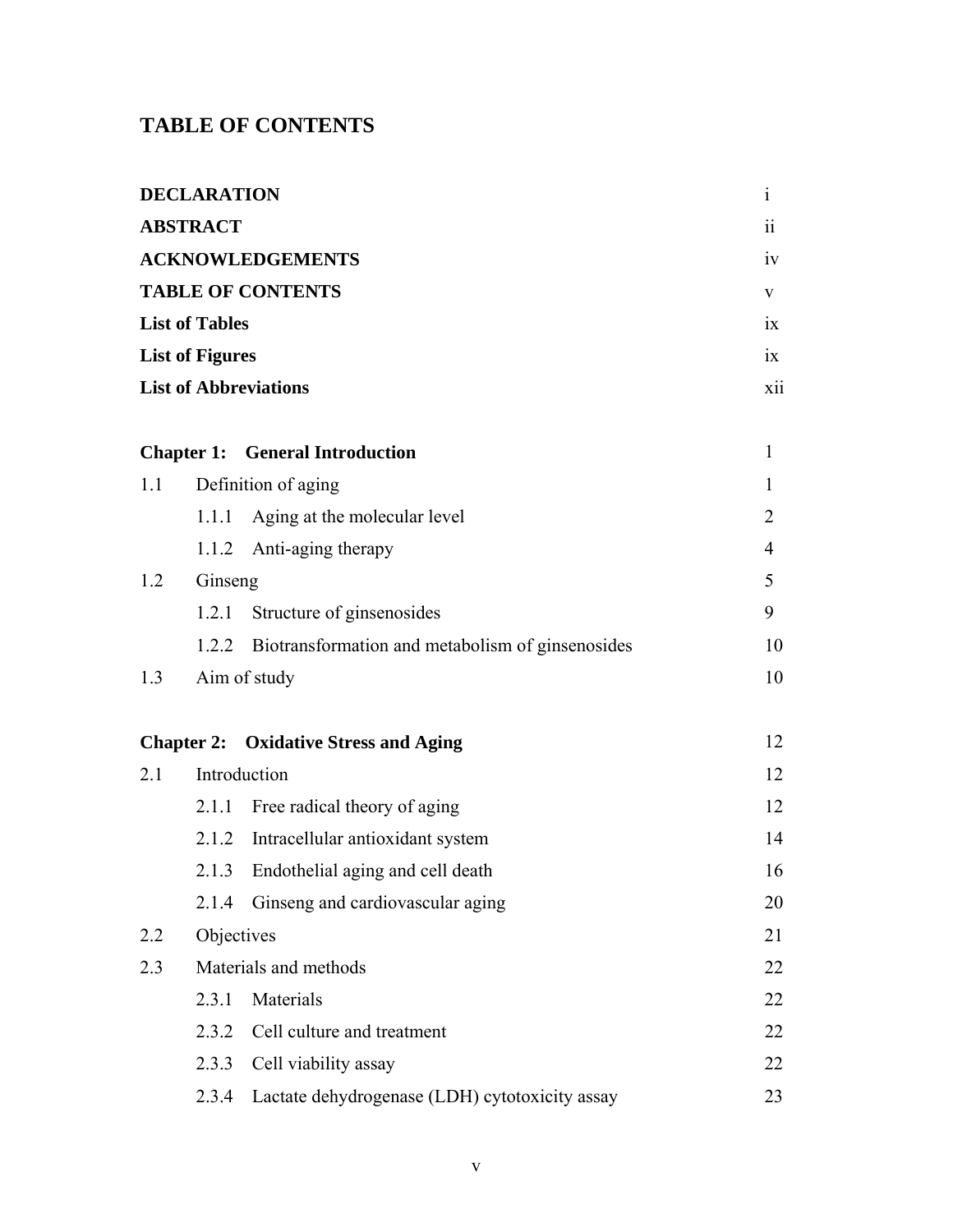|                   | 2.3.5                 | Extraction of cellular metabolites                                         | 23 |
|-------------------|-----------------------|----------------------------------------------------------------------------|----|
|                   | 2.3.6                 | Measurement of energy metabolites levels                                   | 24 |
|                   | 2.3.7                 | Determination of intracellular GSH and GSSG levels                         | 24 |
|                   | 2.3.8                 | Measurement of glutathione peroxidase and glutathione reductase            |    |
|                   |                       | activity                                                                   | 25 |
|                   | 2.3.9                 | In situ DNA damage detection (TdT-mediated dUTP nick end                   |    |
|                   |                       | labeling)                                                                  | 25 |
|                   |                       | 2.3.10 Measurement of intracellular NAD <sup>+</sup> levels                | 26 |
|                   |                       | 2.3.11 Measurement of PARP-1 activity                                      | 26 |
|                   |                       | 2.3.12 Statistical analysis                                                | 27 |
| 2.4               | Results               |                                                                            |    |
|                   | 2.4.1                 | Protective effects of PPT on $H_2O_2$ -induced cell death                  | 28 |
|                   | 2.4.2                 | Effects of PPT on redox homeostasis in HUVECs                              | 31 |
|                   | 2.4.3                 | Effects of PPT on $H_2O_2$ -induced DNA damage                             | 34 |
|                   | 2.4.4                 | Effects of PPT on PARP-1 activity and intracellular NAD <sup>+</sup> level | 35 |
|                   | 2.4.5                 | Effects of PPT on intracellular energy level                               | 38 |
| 2.5               | Discussion            |                                                                            | 40 |
|                   |                       |                                                                            |    |
| <b>Chapter 3:</b> |                       | <b>Aging and Angiogenesis</b>                                              | 47 |
| 3.1               | Introduction          |                                                                            | 47 |
|                   | 3.1.1                 | Angiogenesis                                                               | 47 |
|                   | 3.1.2                 | Signaling pathways of angiogenesis                                         | 49 |
|                   | 3.1.3                 | Aging and angiogenesis                                                     | 51 |
|                   | 3.1.4                 | Nuclear receptors                                                          | 53 |
|                   | 3.1.5                 | Peroxisome proliferator-activated receptor-gamma                           | 56 |
|                   | 3.1.6                 | Ginsenoside stereoisomers                                                  | 58 |
| 3.2               | Objectives            |                                                                            | 59 |
| 3.3               | Materials and methods |                                                                            |    |
|                   | 3.3.1                 | Materials                                                                  | 60 |
|                   | 3.3.2                 | Cell culture and treatment                                                 | 60 |
|                   | 3.3.3                 | Cell proliferation assay and BrdU incorporation ELISA                      | 60 |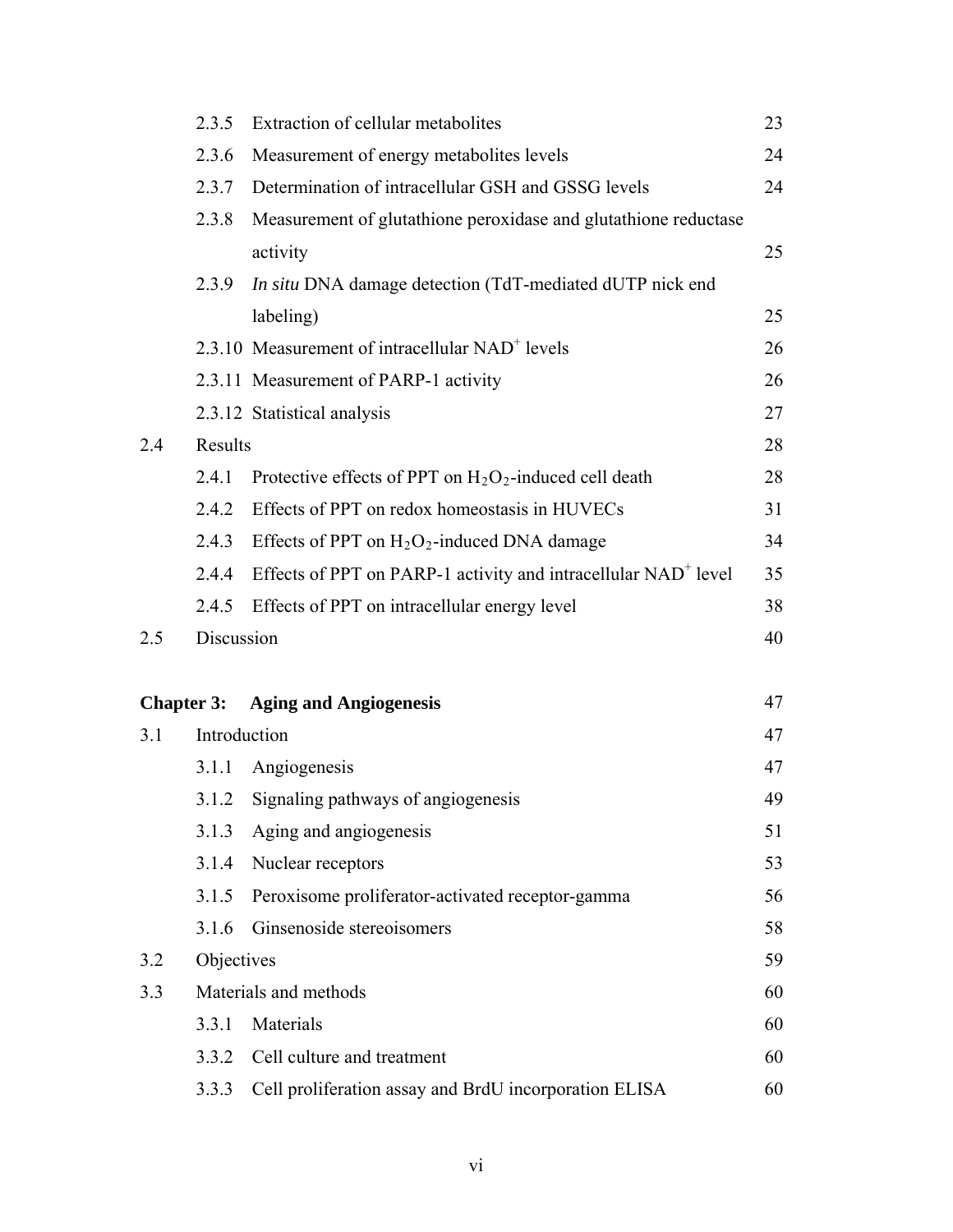|     | 3.3.4             | Cell migration assay                                         | 61 |
|-----|-------------------|--------------------------------------------------------------|----|
|     | 3.3.5             | In vitro tube formation assay                                | 61 |
|     | 3.3.6             | Western blot analysis                                        | 62 |
|     | 3.3.7             | PPAR <sub>y</sub> luciferase reporter gene assay             | 62 |
|     | 3.3.8             | Statistical analysis                                         | 63 |
| 3.4 | Results           |                                                              | 64 |
|     | 3.4.1             | Differential angiogenic effects of Rg3 stereoisomers         | 64 |
|     | 3.4.2             | Activation of AKT, ERK and eNOS are essential for 20(S)-Rg3- |    |
|     |                   | induced HUVECs proliferation                                 | 68 |
|     | 3.4.3             | Rg3 stereoisomers differentially activate PPAR $\gamma$      | 71 |
|     | 3.4.4             | Angiogenic effects of Rg3 are abolished by PPARγ antagonist  | 73 |
| 3.5 | Discussion        |                                                              | 77 |
|     |                   |                                                              |    |
|     | <b>Chapter 4:</b> | <b>Skin Aging</b>                                            | 82 |
| 4.1 |                   | Introduction                                                 | 82 |
|     | 4.1.1             | Skin aging                                                   | 82 |
|     | 4.1.2             | Type I collagen                                              | 84 |
|     | 4.1.3             | Peroxisome proliferator-activated receptors-beta/delta       | 86 |
|     | 4.1.4             | MicroRNAs                                                    | 87 |
|     | 4.1.5             | Beneficial effects of ginsenoside on skin                    | 91 |
| 4.2 | Objectives        |                                                              | 91 |
| 4.3 |                   | Materials and methods                                        |    |
|     | 4.3.1             | Materials                                                    | 92 |
|     | 4.3.2             | Cell culture                                                 | 92 |
|     | 4.3.3             | Procollagen type I enzyme-linked immunosorbent assay (ELISA) | 92 |
|     | 4.3.4             | Western blot analysis                                        | 93 |
|     | 4.3.5             | Cell viability assay                                         | 93 |
|     | 4.3.6             | Quantitative real-time PCR for mRNA                          | 93 |
|     | 4.3.7             | TaqMan microRNA assay                                        | 93 |
|     | 4.3.8             | PPARβ/δ time-resolved fluorescence resonance energy transfer |    |
|     |                   | (TM-FRET) competitive binding assay                          | 94 |